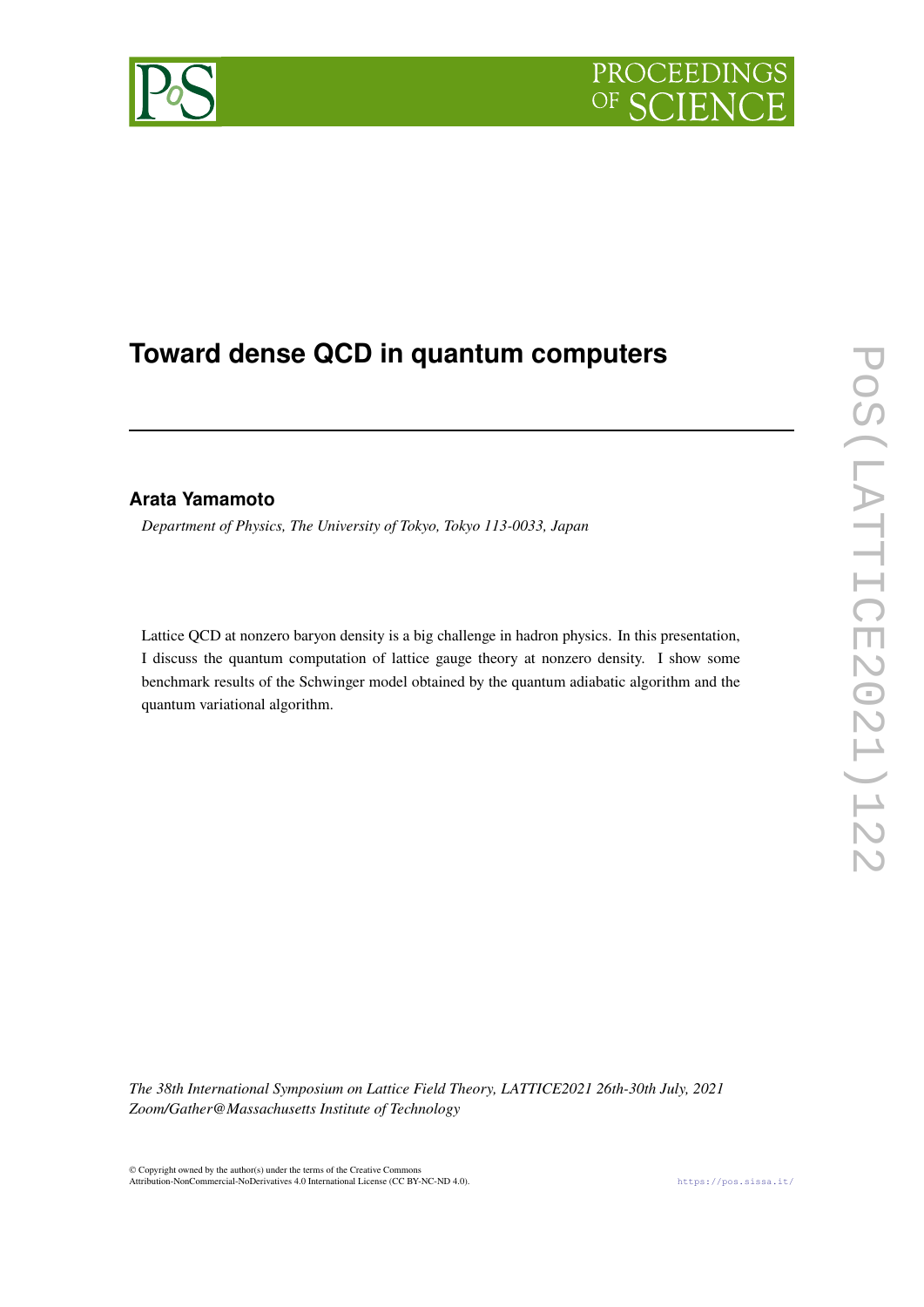#### **1. Introduction**

Lattice QCD at nonzero density is very difficult because of the sign problem. Many theoretical methods were proposed, but it still seems difficult in classical computers. The hardness of the sign problem depends on temperature and chemical potential. While the sign problem is mild at high temperature and small chemical potential, the sign problem is severe at low temperature and large chemical potential. Zero temperature is the most difficult. In this sense, the simulation at zero temperature is the most important mission. It is also important from a phenomenological viewpoint, i.e., neutron-star physics. I would like to propose the possibility to use quantum devices as a solution to this problem. In particular, let's focus on nonzero density and zero temperature.

This presentation is based on the original paper [\[1\]](#page-5-0). In this proceedings paper, I would like to skip the technical details and to overview the outline. For the details, see the original paper.

#### **2. Algorithms**

In the conventional lattice QCD, the Lagrangian formalism is used. The Euclidean path integral is nothing but the thermal partition function, so chemical potential is naturally introduced. On the other hand, the Hamiltonian formalism is favored for quantum simulation. In the Hamiltonian formalism, we can work with fixed particle numbers. Instead of thermal average, we consider the ground state because the ground state is the most relevant for zero-temperature physics. Let's consider a certain lattice theory with fermions. The lattice Hamiltonian  $H$  and the fermion number operator O can be defined. They commute with each other,  $[H, Q] = 0$ . This means that the ground state is labeled by the fermion number, as

$$
Q|\Psi(q)\rangle = q|\Psi(q)\rangle,\tag{1}
$$

where Q is the operator and  $q$  is its eigenvalue. What to do in the simulation at nonzero density is to obtain the ground state  $|\Psi(q)\rangle$  for each particle number q and then to calculate physical observables as a function of  $q$ .

How can we obtain the ground state in quantum computers? The basic strategy is as follows. First, we prepare the ground state  $|\Psi_0(q)\rangle$  of a certain Hamiltonian  $H_0$ , which can be easily solved. Then we manipulate quantum gates many times,

$$
|\Psi(q)\rangle = \prod_{s=1,\cdots,S} U(s)|\Psi_0(q)\rangle,\tag{2}
$$

to give the ground state  $|\Psi(q)\rangle$  of the full Hamiltonian H. If all the evolution operators  $U(s)$ commute with the fermion number operator  $Q$ , this process conserves the fermion number q. There are two famous choices to construct the evolution operators: the quantum adiabatic algorithm and the quantum variational algorithm. The quantum adiabatic algorithm is based on the adiabatic theorem in quantum mechanics [\[3\]](#page-5-1). The operator is almost unique, and the convergence to the exact ground state is ensured in the limit of  $S \to \infty$ . The quantum variational algorithm is a hybrid method of classical and quantum computers [\[4\]](#page-5-2). The evolution operators contain several variational parameters. The values of the parameters are tuned to minimize the total system energy.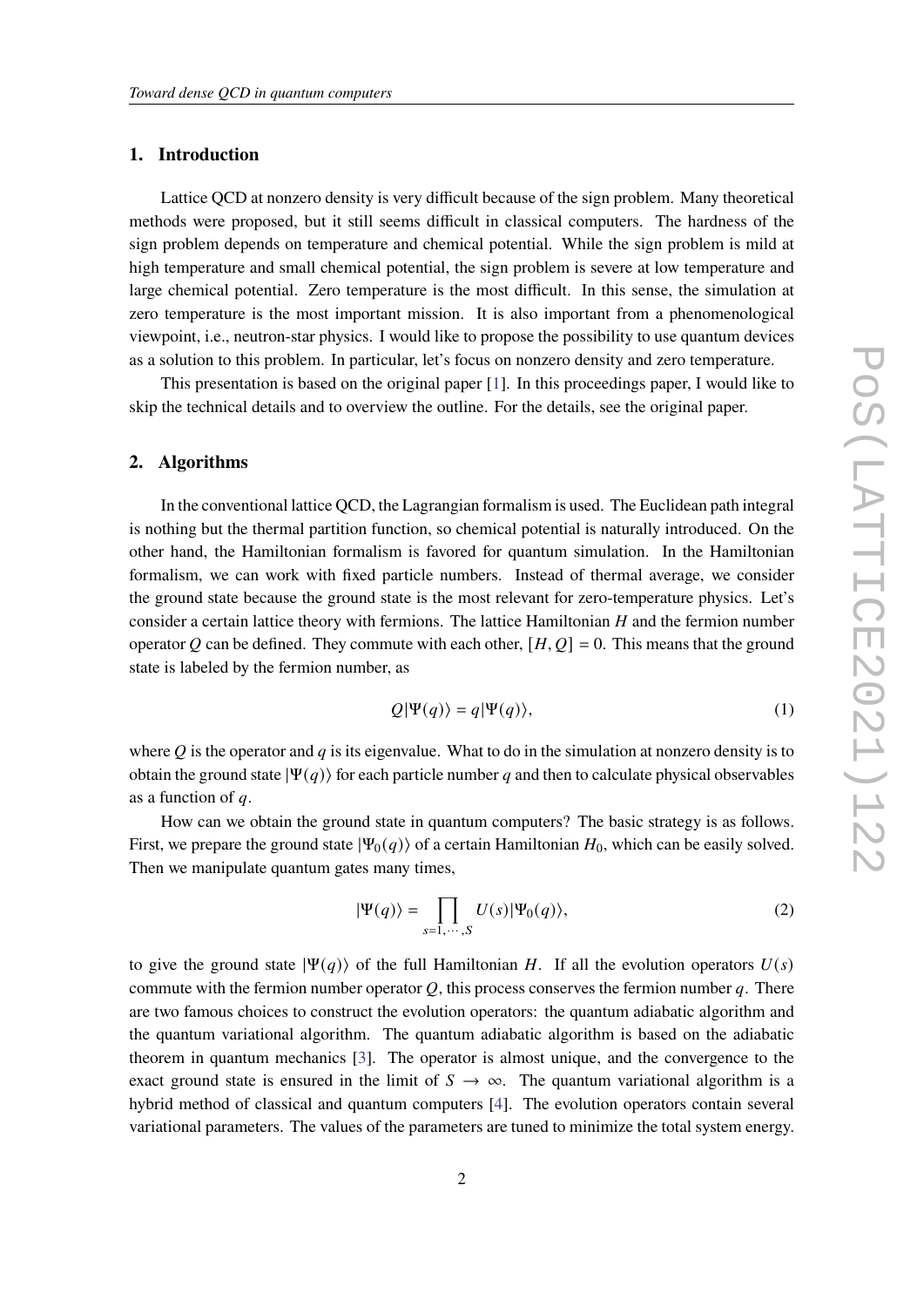In the quantum variational algorithm,  $S$  can be small. This final property is important for near-term projects of quantum computation. The current quantum computer suffers from large quantum noise. Figure [1](#page-2-0) is demonstration of the quantum noise. Two kinds of data are plotted; one is obtained by a classical computer and the other is obtained by a quantum computer. They are inconsistent due to uncontrollable quantum noises. To suppress such artifact, the number of gate operations must be small. For this reason, the quantum variational algorithm is favored in the current study of quantum computation.

<span id="page-2-0"></span>

**Figure 1:** The data obtained by a classical computer (blue) and the data obtained by a quantum computer (red). The definitions of the vertical and horizontal axes are given in Ref. [\[2\]](#page-5-3).

# **3. Benchmark tests**

I did the benchmark tests of these algorithms on the so-called "simulator", which is a classical computer to mimic a quantum computer. I adopted the lattice Schwinger model on a small lattice  $N = 8$ . The Hamiltonian is

$$
H = H_L + H_\chi \tag{3}
$$

$$
H_L = \sum_{n=1}^{N-1} L_n^2 \tag{4}
$$

$$
H_{\chi} = -i \sum_{n=1}^{N-1} (\chi_n^{\dagger} U_n \chi_{n+1} - \chi_{n+1}^{\dagger} U_n^{\dagger} \chi_n)
$$
 (5)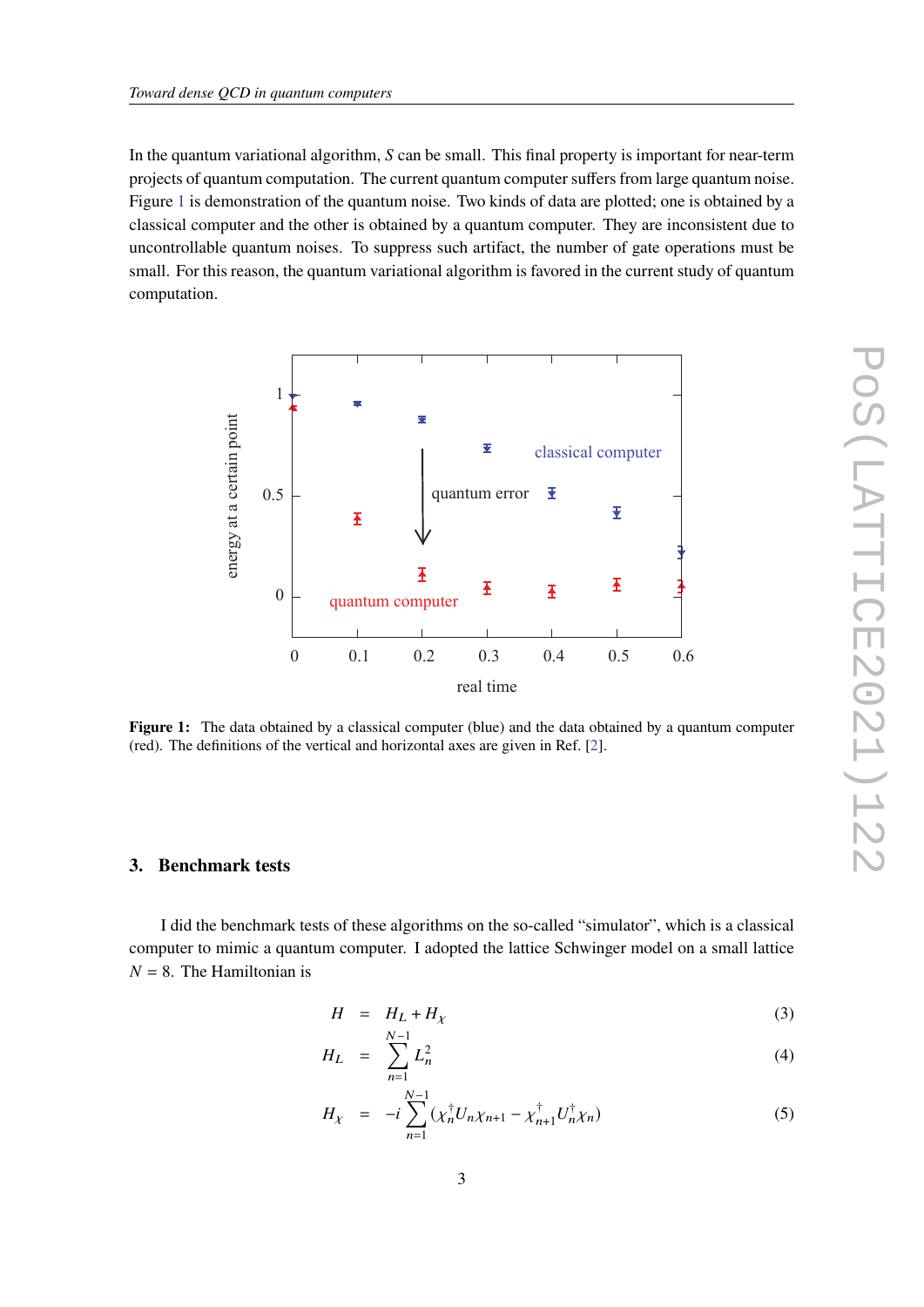and the fermion number operator is

$$
Q = \sum_{n=1}^{N} \left[ \chi_n^{\dagger} \chi_n - \frac{1}{2} \{ 1 - (-1)^n \} \right].
$$
 (6)

The initial Hamiltonian is taken as  $H_0 = H_L$ . The evolution operators are set as

$$
U(s) = \exp\left[-i\delta t \left(H_L + \frac{s}{S} H_\chi\right)\right]
$$
 (7)

in the quantum adiabatic algorithm and

$$
U(s) = \exp\left[-i\left(\alpha H_L + \beta \frac{s}{S} H_\chi\right)\right]
$$
 (8)

in the quantum variational algorithm. Here  $\delta t$  is a small step size and  $\alpha$  and  $\beta$  are the variational parameters. Since the lattice size is small, the exact matrix diagonalization is possible. I compared the simulation results with the exact answers.

In Fig. [2,](#page-3-0) the total system energy

$$
E = \langle \Psi(q) | H | \Psi(q) \rangle \tag{9}
$$

is plotted as a function of S. In both cases, the system energy is changed by the evolution operators, and eventually becomes flat. Both of these algorithms successfully reproduce the exact value obtained by the matrix diagonalization. The difference between them is the required value of S. In the adiabatic method, the convergence is achieved around  $S \approx 60$ . In the variational method, the convergence is much faster; we need only one or two evolution operators.

<span id="page-3-0"></span>

**Figure 2:** The total system energy E calculated by the quantum adiabatic algorithm (left) and the quantum variational algorithm (right). The dotted line is the exact value obtained by the matrix diagonalization. The fermion number is  $q = 1$ .

Once we obtain all the ground states  $|\Psi(q)\rangle$ , we can calculate physical observables as a function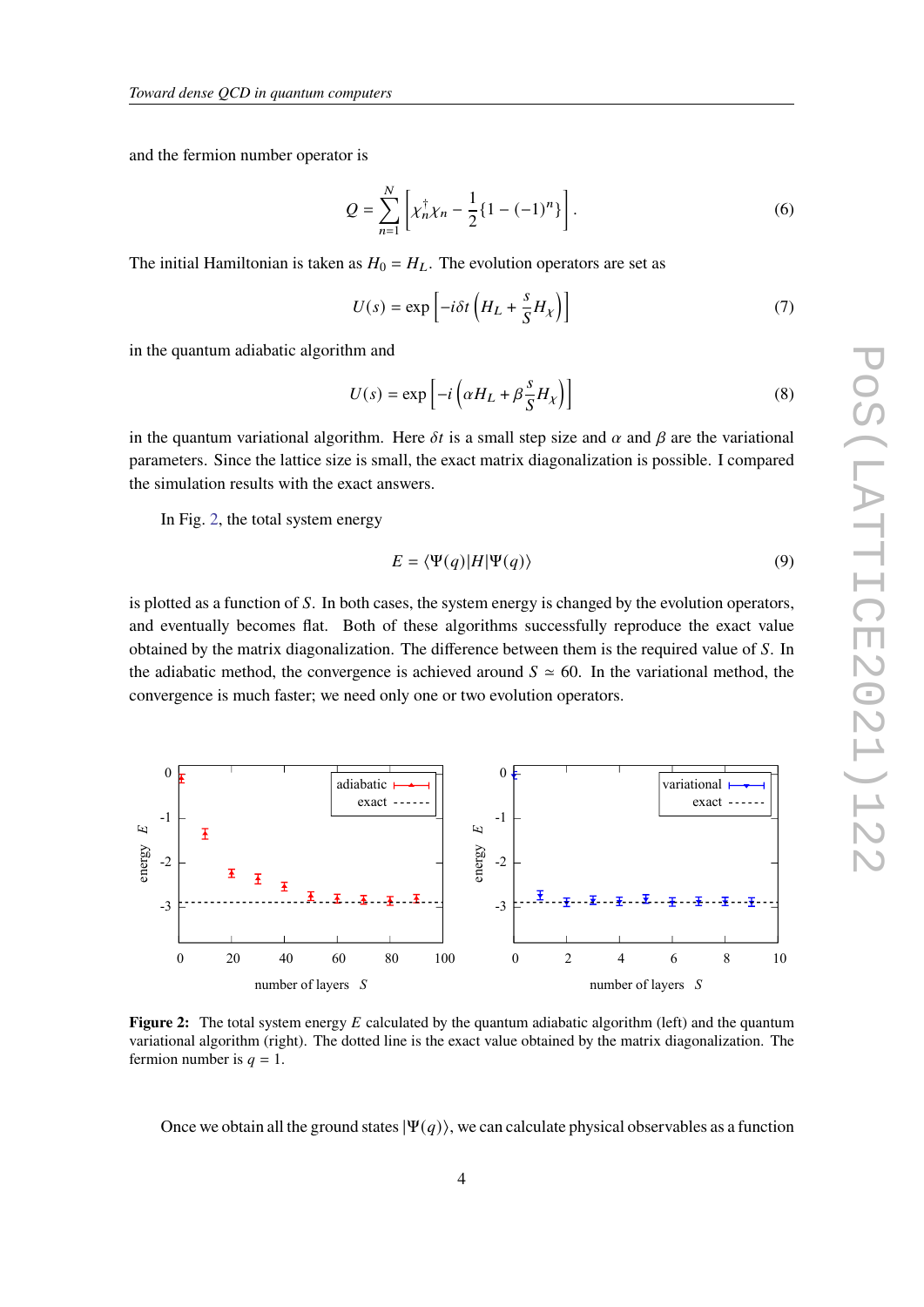of particle number q. For example, the energy density  $E/N$  and the chiral condensate

$$
C = \frac{1}{N} \sum_{n=1}^{N} \langle \Psi(q) | (-1)^n \chi_n^{\dagger} \chi_n | \Psi(q) \rangle + \frac{1}{2}
$$
 (10)

<span id="page-4-0"></span>are shown in Fig. [3.](#page-4-0) The exact values are well reproduced. Figure [3](#page-4-0) is something like the famous plot in dense QCD. In the study of dense QCD, we usually plot the chiral condensate as a function of chemical potential. The horizontal axis is now replaced by particle number.



**Figure 3:** The energy density (red) and the chiral condensate (blue). The solid lines are obtained by the quantum variational calculation. The dotted lines are the exact values obtained by the matrix diagonalization.

#### **4. Summary**

In this work, a computational strategy is designed for quantum lattice simulation at nonzero density. Unfortunately, it is not applicable to the lattice QCD simulation in the current quantum computer. The computational resource of the current quantum computer is quite limited. It is not enough for QCD. The strategy itself is however very general. I hope that it becomes applicable to QCD someday in the future.

### **Acknowledgments**

The author was supported by JSPS KAKENHI Grant No. 19K03841. The author acknowledges the use of IBM Quantum services for this work. The views expressed are those of the author, and do not reflect the official policy or position of IBM or the IBM Quantum team.